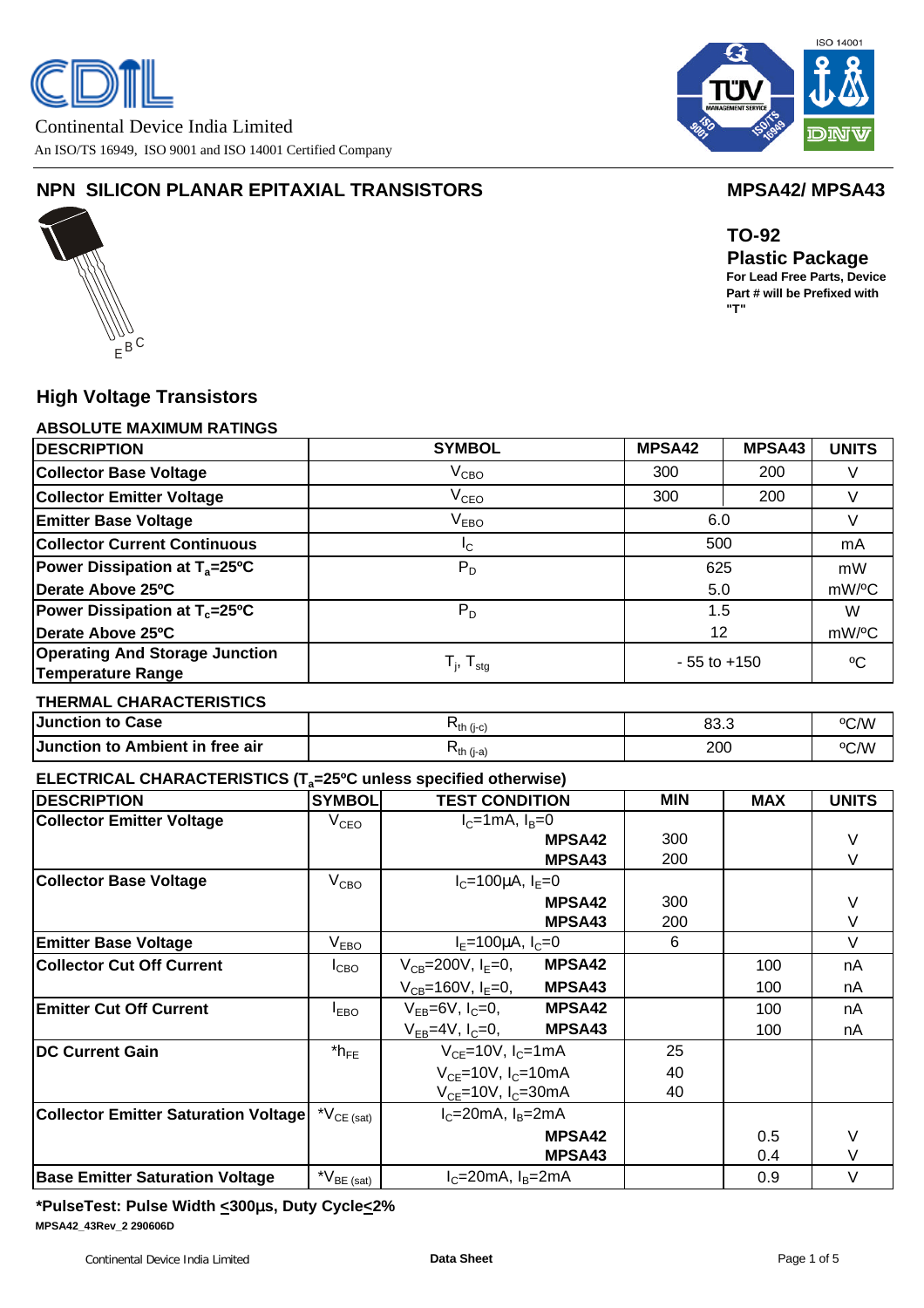# **NPN SILICON PLANAR EPITAXIAL TRANSISTORS MPSA42/ MPSA43**



# **TO-92**

**"T"**

**Plastic Package For Lead Free Parts, Device Part # will be Prefixed with** 

**ELECTRICAL CHARACTERISTICS (Ta=25ºC unless specified otherwise)**

### **DYNAMIC CHARACTERISTICS**

| <b>IDESCRIPTION</b>                   | <b>ISYMBOLI</b>               | <b>MIN</b><br><b>TEST CONDITION</b>        |    | <b>MAX</b> | <b>UNITS</b> |
|---------------------------------------|-------------------------------|--------------------------------------------|----|------------|--------------|
| <b>Current Gain Bandwidth Product</b> |                               | $I_{C}$ =10mA, $V_{CF}$ =20V, f=100MHz     | 50 |            | MHz          |
| <b>Collector Base Capacitance</b>     | $\mathsf{\omega}_{\text{cb}}$ | $V_{CB} = 20V$ , I <sub>F</sub> =0, f=1MHz |    |            |              |
|                                       |                               | <b>MPSA42</b>                              |    | 3.0        | рF           |
|                                       |                               | MPSA43                                     |    | 4.0        | рF           |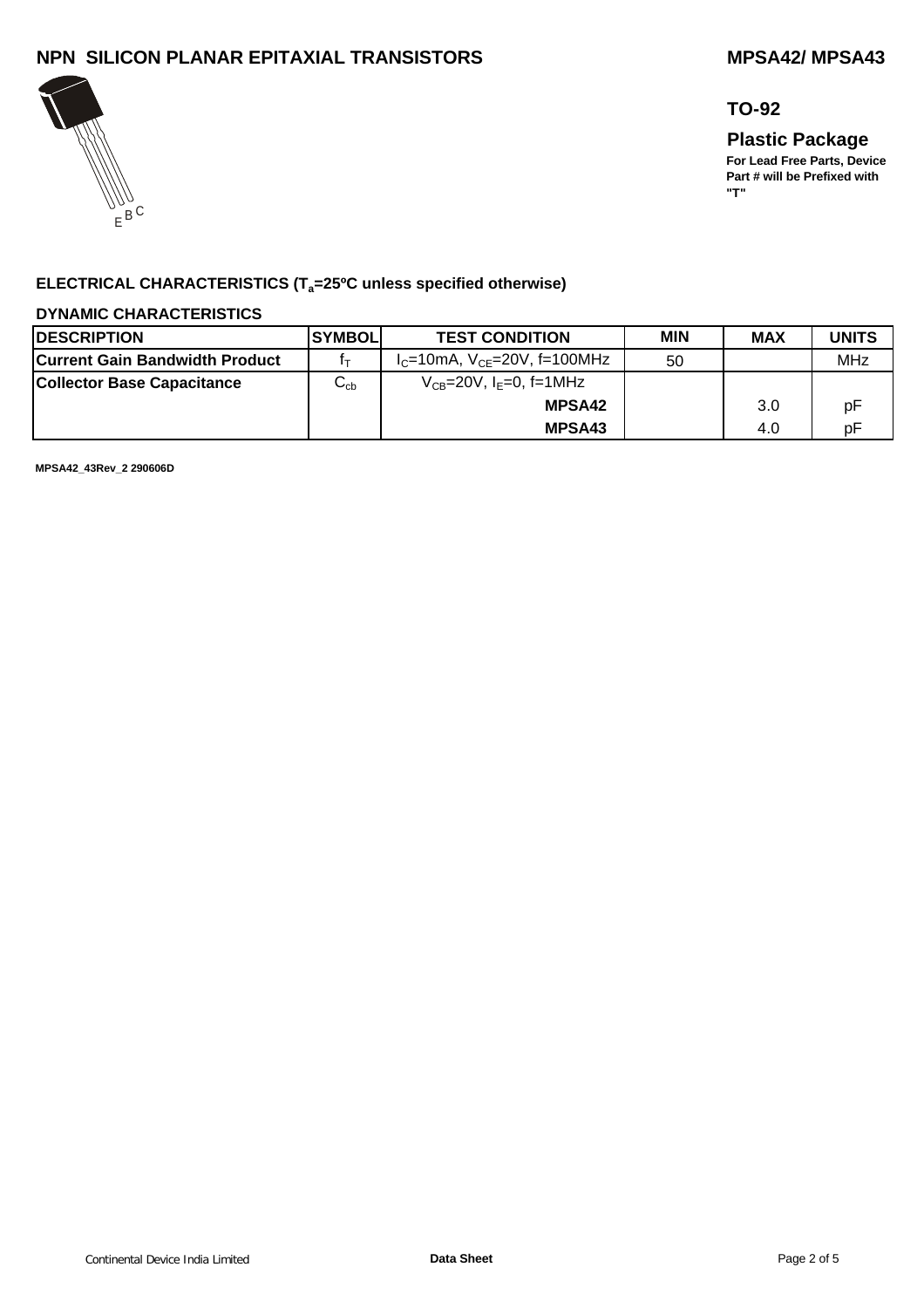

| <b>DIM</b> | Min         | <b>Max</b> |
|------------|-------------|------------|
| n          | 4.32        | 5.33       |
|            | 4.45        | 5.20       |
|            | 3.18        | 4.19       |
|            | 0.40        | 0.55       |
|            | 0.30        | 0.55       |
|            | $5^{\circ}$ |            |

**All Dimensions are in mm**







| DIM | Min   | Max   |
|-----|-------|-------|
| G   | 1.14  | 1.40  |
| н   | 1.20  | 1.40  |
| κ   | 12.7  |       |
|     | 1.982 | 2.082 |
| ٦Λ  | 1.03  | 1.20  |
|     |       |       |

| Pin 1 | <b>Collector</b> |
|-------|------------------|
| Pin 2 | Base             |
| Pin 3 | Emitter          |

| вase    |
|---------|
| Emitter |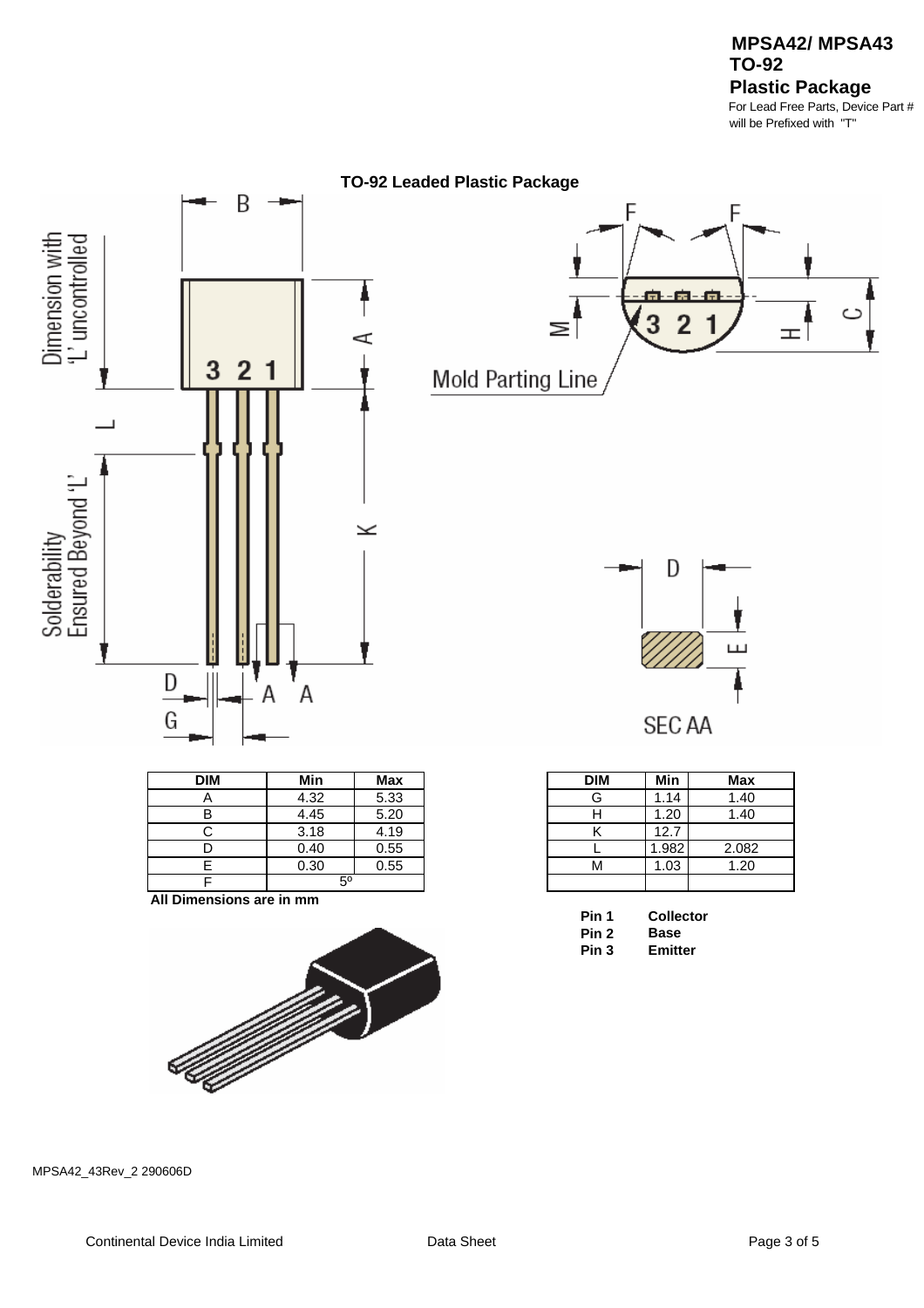# **TO-92 Plastic Package MPSA42/ MPSA43**

For Lead Free Parts, Device Part # will be Prefixed with "T"



## **TO-92 Tape and Ammo Packaging**

**All Dimensions are in mm**

|                                           |                | T0-92 |            |  |
|-------------------------------------------|----------------|-------|------------|--|
| Item description                          | Symbol         | Min   | <b>Nom</b> |  |
| Body width                                | A <sub>1</sub> | 4.45  |            |  |
| Body height                               | А              | 4.32  |            |  |
| Body thickness                            | T              | 3.18  |            |  |
| Pitch of component <sup>Cr</sup>          | P              |       | 12.7       |  |
| Feed hole pitch <sup>§1</sup>             | Po             |       | 12.7       |  |
| Feed hole center to                       |                |       |            |  |
| component centre <sup>§2</sup>            | P <sub>2</sub> |       | 6.35       |  |
| Comp. alignment, Side view <sup>§3</sup>  | Dh             |       | 0          |  |
| Comp. alignment, Front view <sup>§3</sup> | Dh1            |       | $\Omega$   |  |
| Tape width <sup>Cr</sup>                  | W              |       | 18         |  |
| Hold down tape width <sup>cr</sup>        | Wo             |       | 6          |  |
| <b>Hole position</b>                      | W1             |       | 9          |  |
| Hold-down tape position                   | W <sub>2</sub> | 0.0   |            |  |
| Lead wire clinch height                   | Ho             |       | 16         |  |
| Component height                          | H <sub>1</sub> |       |            |  |
| Length of snipped leads                   | L              |       |            |  |
| Feed hole diameter <sup>CT</sup>          | Do             |       | 4          |  |
| Total tape thickness <sup>§4</sup>        | t              |       |            |  |
| Lead-to-lead distance <sup>Cr</sup>       | F1.F2          | 2A    |            |  |
| Stand off                                 | H <sub>2</sub> | 0.45  |            |  |
| Clinch height                             | H <sub>3</sub> |       |            |  |
| Lead parallelismCr                        | $C1-C2$        |       |            |  |
| Pull-out force                            | (p)            | 6N    |            |  |

**All Dimensions are in mm**

# **Tape Specifications**

Max Tol  $5.20$ 5.33 4.19  $+1.0$  $\pm 0.3$  $±0.4$  $1.0$  $1.3$  $±0.5$  $±0.2$  $+0.7 -0.5$  $0.7$  $\pm 0.5$ 24.0  $11.0$  $\pm 0.2$  $1.2$ 2.7 1.45  $3.0$  $0.22$ 

### **Taping Specification**

- · Maximum alignment deviation between leads not to be greater than 0.20 mm.
- Maximum non-cumulative variation  $\ddot{\phantom{a}}$ between tape feed holes shall not exceed 1 mm in 20 pitches.
- . Hold down tape not to exceed beyond the edge(s) carrier tape and there shall be no exposure of adhesive.
- No more than 3 consecutive missing  $\blacksquare$ components is permitted.
- A tape trailer, having at least three  $\bullet$ feed holes is required after the last component.
- $\ddot{\phantom{0}}$ Splices shall not interfere with the sprocket feed holes.

§1 Cumulative pitch error 1.0 mm/20 pitch.

- §2 To be measured at bottom of clinch.
- §3 At top of body.
- $$4$  t1 = 0.3 0.6 mm
- Cr Critical Dimension.